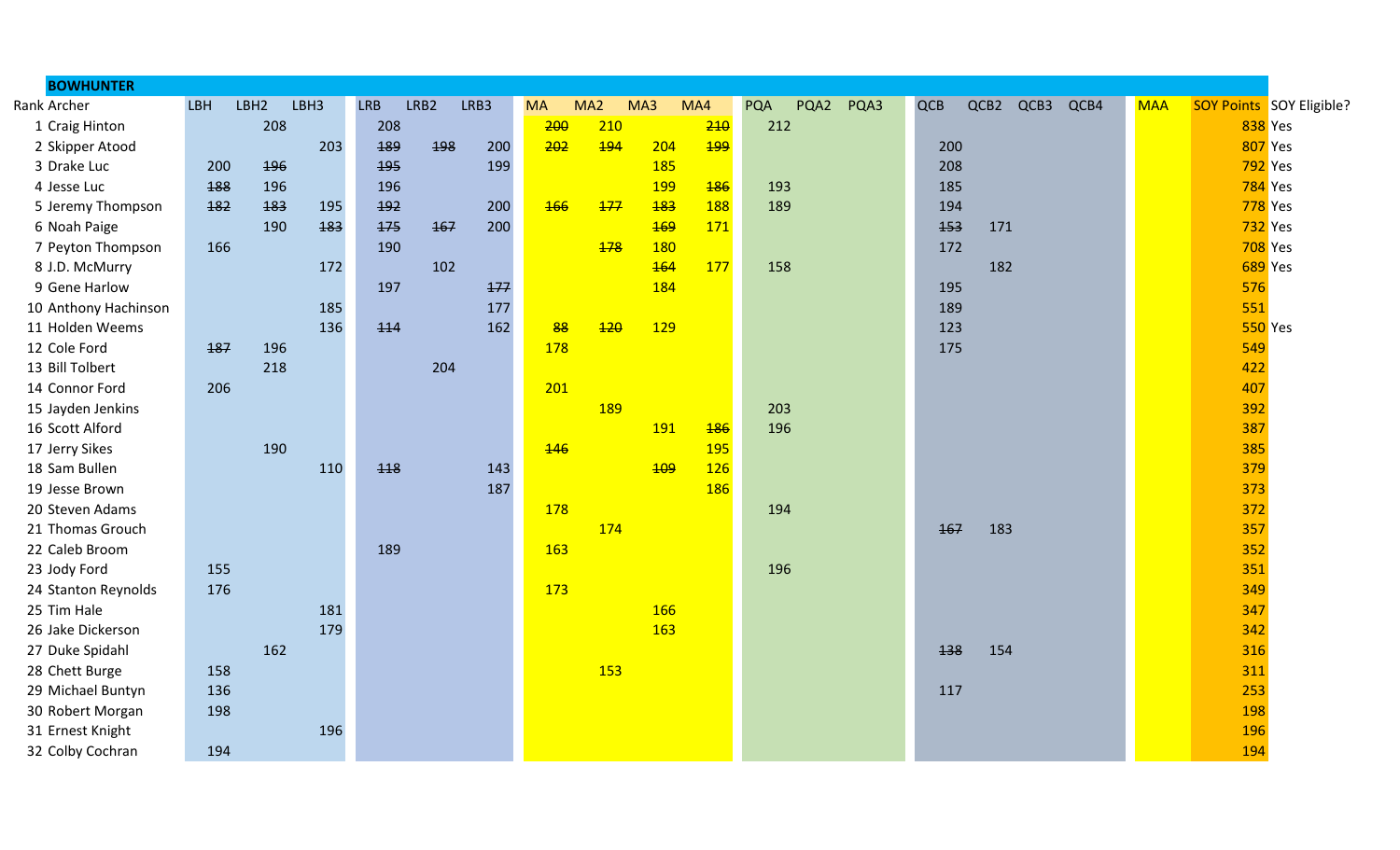| 33 Dawson Hinton          | 193        |     |                |     |            | 193            |
|---------------------------|------------|-----|----------------|-----|------------|----------------|
| 34 Hunter Richardson      |            | 192 |                |     |            | 192            |
| 35 Ray Scarborough        |            |     |                | 190 |            | 190            |
| 36 Brad Vance             |            |     | 188            |     |            | 188            |
| 37 John Stevens           |            |     |                | 188 |            | 188            |
| 38 Dillon Thompson        |            |     |                |     | 186        | 186            |
| 39 Colby Miller           | 185        |     |                |     |            | 185            |
| 40 Daniel Russel          |            |     |                | 185 |            | 185            |
| 41 Scott Parrish          |            |     |                | 185 |            | 185            |
| 42 Nicholas (Cole) Ballas |            |     |                | 183 |            | 183            |
| 43 Gannon Price           |            | 181 |                |     |            | 181            |
| 44 Hall McCurry           |            | 181 |                |     |            | 181            |
| 45 Scotty Johnson         |            |     |                |     | 180        | 180            |
| 46 Owen Saffle            | 179        |     |                |     |            | 179            |
| 47 Robert Morgan          |            |     | 178            |     |            | 178            |
| 48 Trent Brunies          |            | 174 |                |     |            | 174            |
| 49 Wyatt Spidahl          |            |     |                |     | 168<br>144 | 168            |
| 50 Tatum Morris           |            |     | 165            |     |            | 165            |
| 51 Byron Myrick           |            | 165 |                |     |            | 165            |
| 52 Kevin Evans            |            |     | <b>161</b>     |     |            | 161            |
| 53 Dean Hardy             |            |     | <b>157</b>     |     |            | 157            |
| 54 Mark Hutchinson        |            |     | 155            |     |            | 155            |
| 55 Tony Parrish           |            |     |                | 151 |            | 151            |
| 56 Austin Smith           |            |     | 150            |     |            | 150            |
| 57 Gregory Vowell         |            |     | <b>139</b>     |     |            | 139            |
| 58 Dakota Thompson        |            |     |                |     | 137        | 137            |
| 59 Kevin Evans            | 133<br>134 |     |                |     |            | 134            |
| 60 Brad Brewer            |            |     | 126            |     |            | 126            |
| 61 Cody Broom             |            | 125 |                |     |            | 125            |
| 62 Branson Graves         | 122        |     |                |     |            | 122            |
| 63 Allen Wilson           |            |     | $\overline{0}$ |     |            | $\overline{0}$ |
| 64 Hunter Knight          |            |     |                |     |            | $\overline{0}$ |
| 65 Justin Sora            |            |     |                |     |            | $\overline{0}$ |
| 66 Stephen Sora           |            |     |                |     |            | $\overline{0}$ |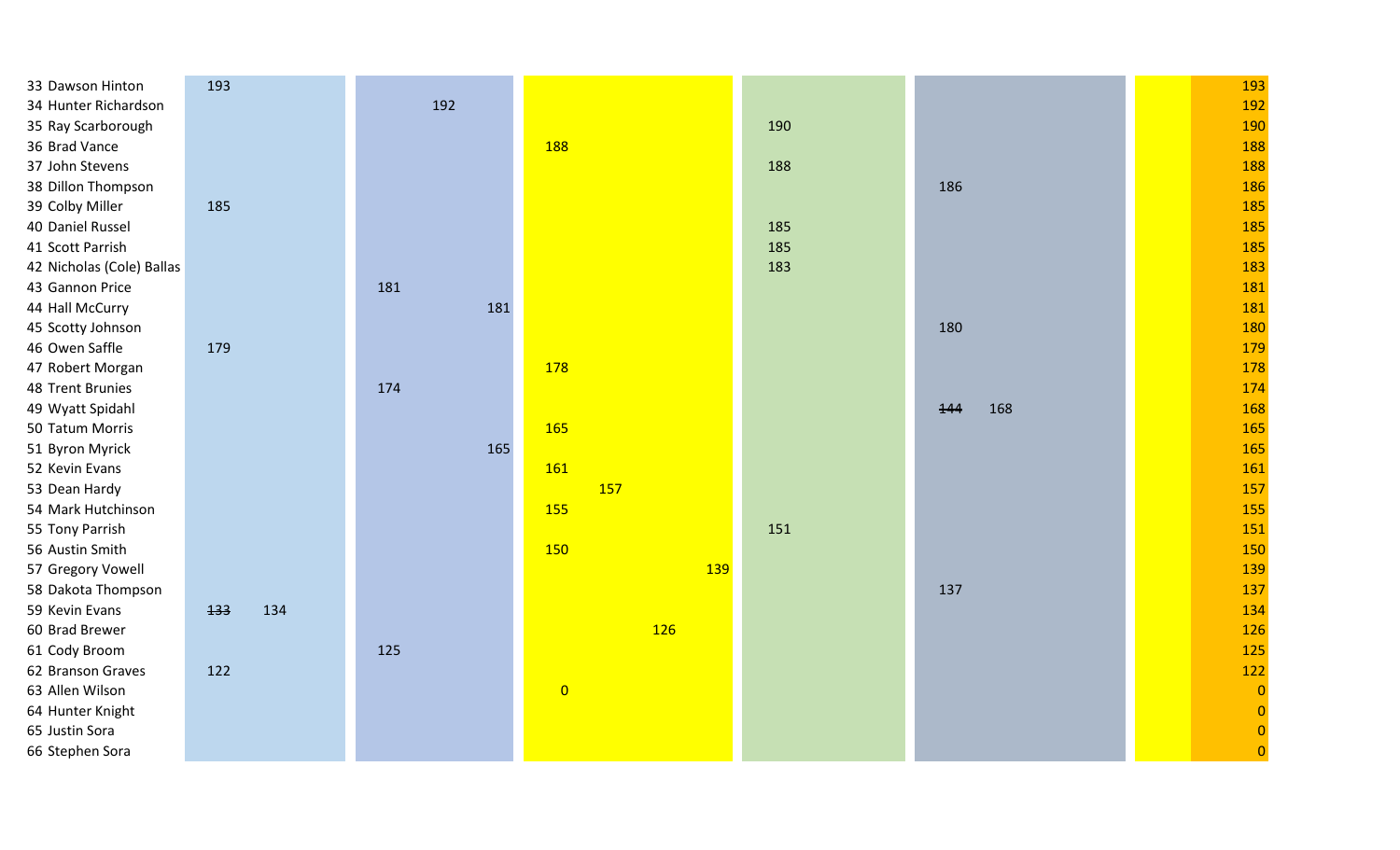| <b>KNOWN 50</b>      |            |                  |      |            |      |      |            |                 |     |            |            |      |      |            |      |      |      |            |                   |                |
|----------------------|------------|------------------|------|------------|------|------|------------|-----------------|-----|------------|------------|------|------|------------|------|------|------|------------|-------------------|----------------|
| Rank Archer          | <b>LBH</b> | LBH <sub>2</sub> | LBH3 | <b>LRB</b> | LRB2 | LRB3 | <b>MA</b>  | MA <sub>2</sub> | MA3 | MA4        | <b>PQA</b> | PQA2 | PQA3 | <b>QCB</b> | QCB2 | QCB3 | QCB4 | <b>MAA</b> | <b>SOY Points</b> | SOY Eligible?  |
| 1 Stephen Hudson     | 202        | 204              | 216  | 218        | 198  | 216  | 212        |                 | 199 |            | 216        |      |      |            |      |      |      |            | <b>862 Yes</b>    |                |
| 2 Michael Laypath    | 198        | 202              | 208  | 212        |      | 204  | <b>184</b> | 212             |     | <b>195</b> | 219        |      |      | 204        |      | 195  |      |            |                   | <b>851</b> Yes |
| 3 Alan Dutton        | 210        | 202              |      | 218        |      |      | 206        |                 |     | 204        | 212        |      |      |            |      |      |      |            | <b>846</b> Yes    |                |
| 4 Hunter Avera       | 204        | 198              |      | 212        |      | 206  |            | 174             |     | 206        |            |      |      | 200        |      | 200  |      |            | 822 Yes           |                |
| 5 Robby Laypath      | 208        | 206              | 189  |            | 190  | 202  | 192        | 191             |     | <b>199</b> | 212        |      |      |            |      |      |      |            | 821 Yes           |                |
| 6 Ricky Tebo         | 167        |                  | 202  | 197        |      | 191  | 197        | 189             | 212 |            | 181        |      |      | 170        |      | 187  |      |            |                   | <b>798</b> Yes |
| 7 David Sanders      |            | 190              |      |            | 182  |      | 204        | 205             | 220 |            | 193        |      |      |            |      |      |      |            |                   | <b>785</b> Yes |
| 8 Jana English       | 198        |                  |      | 190        | 189  |      |            |                 | 186 |            |            |      |      | 203        |      |      |      |            |                   | 777 Yes        |
| 9 Greg Copeland      |            |                  | 208  | 209        |      | 210  |            |                 |     |            | 212        |      |      |            |      |      |      |            | 630               |                |
| 10 Logan White       | 204        | 184              |      |            |      |      |            |                 |     |            | 191        |      |      |            |      | 202  |      |            | 597               |                |
| 11 James Whittington | 202        |                  |      | 198        |      |      |            |                 |     |            |            |      |      | 192        |      |      |      |            | 592               |                |
| 12 Theo Pollack      | 189        | 167              |      |            |      |      | 184        |                 |     |            | 216        |      |      |            |      |      |      |            | 589               |                |
| 13 Luke Thompson     | 216        |                  | 222  |            | 204  |      |            |                 |     |            |            |      |      |            |      |      |      |            | 426               |                |
| 14 Casey Lavendar    |            |                  |      |            |      |      | 201        |                 |     |            | 212        |      |      |            |      |      |      |            | 413               |                |
| 15 Grace Magnusen    | 191        |                  |      |            |      |      | 204        |                 |     |            |            |      |      |            |      |      |      |            | 395               |                |
| 16 Justin Ross       |            |                  |      |            |      |      |            | <b>180</b>      |     |            | 206        |      |      |            |      |      |      |            | 386               |                |
| 17 Morgan Rives      |            |                  |      |            |      | 220  |            |                 |     |            |            |      |      |            |      |      |      |            | 220               |                |
| 18 Raven Gutherie    |            |                  |      |            |      | 201  |            |                 |     |            |            |      |      |            |      |      |      |            | 201               |                |
| 19 Mia Lee           |            |                  |      |            |      |      | 200        |                 |     |            |            |      |      |            |      |      |      |            | 200               |                |
| 20 Troy Laborde      |            |                  |      |            |      |      |            |                 |     |            | 200        |      |      |            |      |      |      |            | 200               |                |
| 21 Noah Louviere     |            |                  |      |            |      |      |            |                 |     |            | 198        |      |      |            |      |      |      |            | 198               |                |
| 22 Samantha Roberts  |            |                  |      |            |      |      | 191        |                 |     |            |            |      |      |            |      |      |      |            | 191               |                |
| 23 Russ Freeman      |            |                  |      |            |      |      | <b>190</b> |                 |     |            |            |      |      |            |      |      |      |            | 190               |                |
| 24 Grace Magnusen    |            |                  |      |            |      |      |            |                 |     |            |            |      |      |            |      |      |      |            | $\overline{0}$    |                |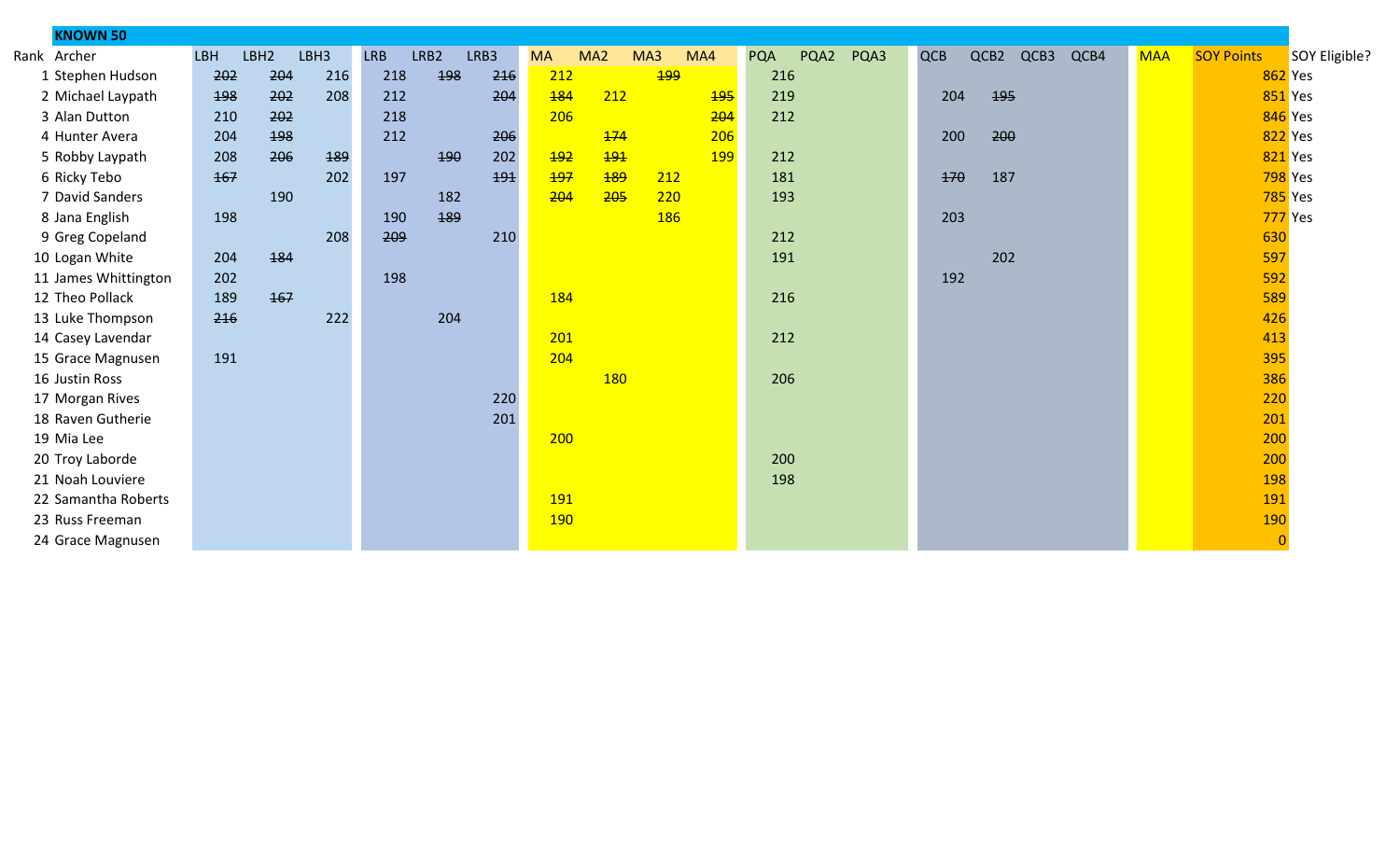| <b>KNOWN 40</b>        |            |      |      |            |      |      |            |                 |            |            |                    |      |     |     |           |      |            |                   |                |
|------------------------|------------|------|------|------------|------|------|------------|-----------------|------------|------------|--------------------|------|-----|-----|-----------|------|------------|-------------------|----------------|
| Rank Archer            | <b>LBH</b> | LBH2 | LBH3 | <b>LRB</b> | LRB2 | LRB3 | <b>MA</b>  | MA <sub>2</sub> | MA3        | MA4        | <b>PQA</b><br>PQA2 | PQA3 | QCB |     | QCB2 QCB3 | QCB4 | <b>MAA</b> | <b>SOY Points</b> | SOY Eligible?  |
| 1 JJ scarborough       |            | 206  | 210  | 198        |      | 202  |            |                 | <b>188</b> | <b>195</b> | 212                |      |     |     |           |      |            |                   | 819 Yes        |
| 2 Hayden McCurley      | 193        | 204  |      |            | 208  | 214  | 200        |                 |            | 193        |                    |      | 199 |     |           |      |            |                   | 817 Yes        |
| 3 Chase Reynolds       | 186        | 195  |      | 200        | 191  | 201  | <b>169</b> | <b>196</b>      |            | 184        | 199                |      | 194 |     |           |      |            |                   | <b>791</b> Yes |
| 4 Dylan Ford           | 197        | 202  |      |            |      |      | 216        |                 |            |            | 213                |      |     |     |           |      |            | 631               |                |
| 5 Kirk Menard          | 208        |      |      |            |      | 198  | 198        | 189             | 187        | <b>181</b> |                    |      |     |     |           |      |            | 604               |                |
| 6 Jaxson Kittrell      | 201        |      |      |            |      |      | 188        |                 |            |            |                    |      | 200 |     |           |      |            | 589               |                |
| 7 Jennings Freeman III |            |      |      |            |      | 189  |            |                 |            | 191        | 195                |      |     |     |           |      |            | 575               |                |
| 8 Conner Ford          |            | 188  |      |            |      |      |            |                 | <b>187</b> |            |                    |      | 196 | 182 |           |      |            | 571               |                |
| 9 Colby Miller         |            | 187  |      |            |      |      | 183        |                 |            |            | 200                |      |     |     |           |      |            | 570               |                |
| 10 Ron Miles           |            |      |      |            |      |      |            |                 |            | 175        | 171                |      | 194 |     |           |      |            | 540               |                |
| 11 Les Stoufflet       |            | 173  |      |            |      |      | 157        |                 |            |            | 158                |      |     |     |           |      |            | 488               |                |
| 12 Brennon Sikes       |            | 206  |      | 202        |      | 204  |            |                 |            |            |                    |      |     |     |           |      |            | 410               |                |
| 13 Cody Ford           | 195        |      |      |            |      |      | 206        |                 |            |            |                    |      |     |     |           |      |            | 401               |                |
| 14 Joe Hunt            |            |      | 202  |            | 193  |      |            |                 |            |            |                    |      |     |     |           |      |            | 395               |                |
| 15 Craig Hinton        |            |      |      |            |      | 220  |            |                 |            |            |                    |      |     |     |           |      |            | 220               |                |
| 16 Donald Jenkins      |            |      |      |            |      |      |            |                 |            |            | 207                |      |     |     |           |      |            | 207               |                |
| 17 Will Blair          |            |      |      |            |      |      | 198        |                 |            |            |                    |      |     |     |           |      |            | 198               |                |
| 18 Brandon Vernon      |            |      |      | 196        |      |      |            |                 |            |            |                    |      |     |     |           |      |            | 196               |                |
| 19 Jake Adams          |            |      |      |            |      |      |            |                 |            |            | 195                |      |     |     |           |      |            | 195               |                |
| 20 Brennen Sikes       |            |      |      |            |      |      | 190        |                 |            | <b>191</b> |                    |      |     |     |           |      |            | 191               |                |
| 21 Mike Cliburn        |            |      |      |            |      |      |            |                 |            |            | 190                |      |     |     |           |      |            | 190               |                |
| 22 Steven Harris       |            |      |      |            |      |      |            |                 |            |            | 184                |      |     |     |           |      |            | 184               |                |
| 23 Thomas Crouch       | 178        |      |      |            |      |      |            |                 |            |            |                    |      |     |     |           |      |            | 178               |                |
| 24 Brad Dupont         |            |      |      |            |      |      |            |                 |            |            | 176                |      |     |     |           |      |            | 176               |                |
| 25 B.J. Lewis          |            |      |      |            |      | 175  |            |                 |            |            |                    |      |     |     |           |      |            | 175               |                |
| 26 Gregory Vowell      |            |      |      |            |      | 169  |            |                 |            |            |                    |      |     |     |           |      |            | 169               |                |
| 27 Jacob Adams         |            |      |      |            |      |      |            |                 |            |            | 158                |      |     |     |           |      |            | 158               |                |
| 28 Spencer Davis       |            |      |      |            |      |      | 156        |                 |            |            |                    |      |     |     |           |      |            | 156               |                |
| 29 Robert Morgan       |            |      |      |            |      |      |            |                 |            |            |                    |      |     | 129 |           |      |            | 129               |                |
| 30 Tank Martin         |            |      |      |            |      |      |            |                 |            |            |                    |      |     |     |           |      |            | $\overline{0}$    |                |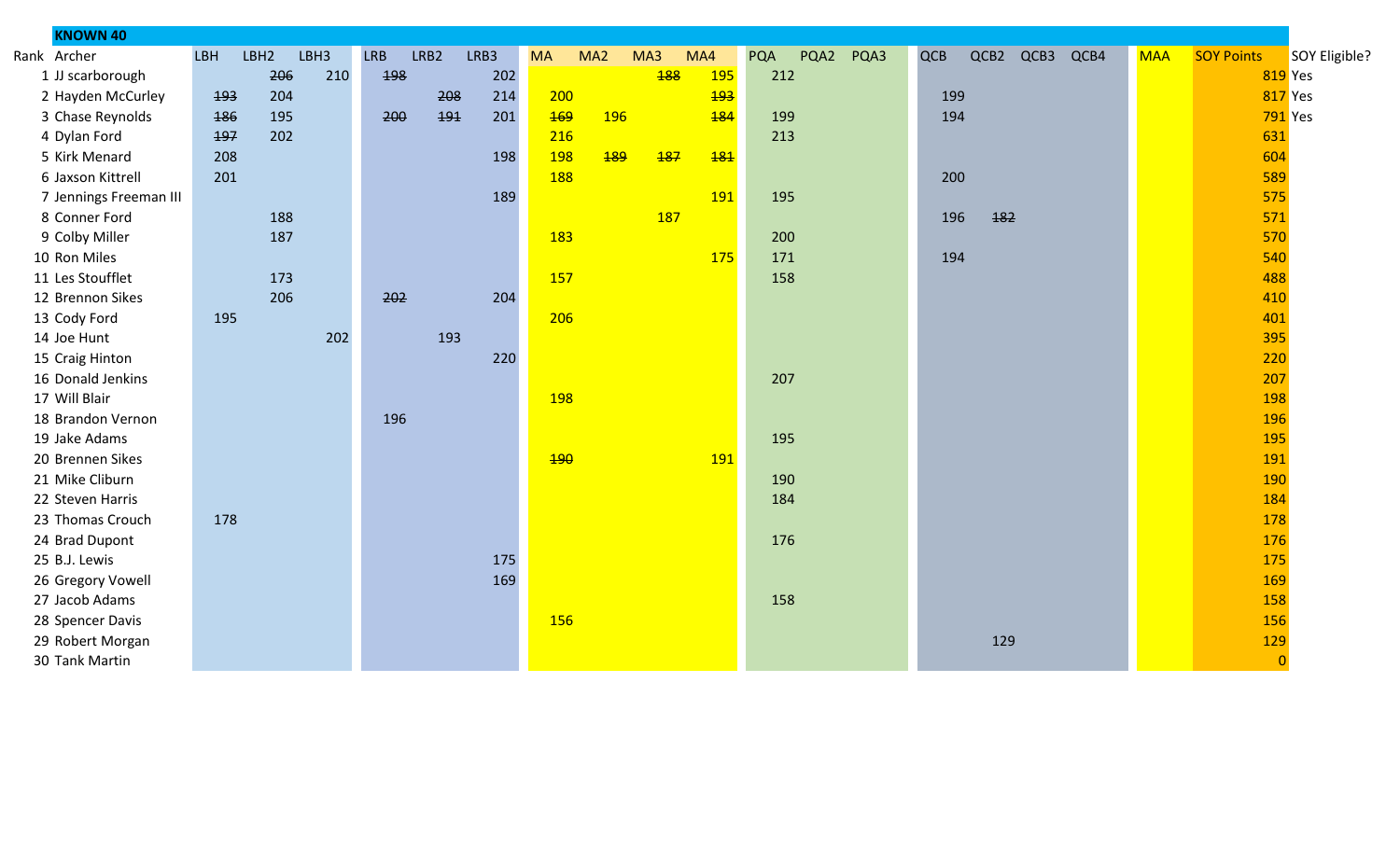| <b>BAREBOW</b>   |            |                  |      |            |      |            |            |                 |            |            |            |      |      |            |                  |      |      |            |                   |               |
|------------------|------------|------------------|------|------------|------|------------|------------|-----------------|------------|------------|------------|------|------|------------|------------------|------|------|------------|-------------------|---------------|
| Rank Archer      | <b>LBH</b> | LBH <sub>2</sub> | LBH3 | <b>LRB</b> | LRB2 | LRB3       | <b>MA</b>  | MA <sub>2</sub> | MA3        | MA4        | <b>PQA</b> | PQA2 | PQA3 | <b>QCB</b> | QCB <sub>2</sub> | QCB3 | QCB4 | <b>MAA</b> | <b>SOY Points</b> | SOY Eligible? |
| 1 Steve Geddie   | 208        |                  | 197  |            | 185  | 194        |            | <b>166</b>      | <b>195</b> | 191        | 187        |      |      | 197        |                  |      |      |            | <b>794</b> Yes    |               |
| 2 Johnny Crosby  | 183        | 176              | 193  | <b>169</b> | 173  | <b>163</b> | <b>184</b> | 174             | <b>198</b> | 191        | 165        |      |      | 172        | 193              |      |      |            | <b>757 Yes</b>    |               |
| 3 Mike Ellis     | 171        |                  |      | 180        | 185  |            | <b>182</b> | <b>163</b>      | <b>195</b> | 176        | 190        |      |      |            |                  |      |      |            | <b>741</b> Yes    |               |
| 4 Chris Crenshaw | 132        |                  |      |            |      |            | 140        |                 |            |            | 119        |      |      | 166        |                  |      |      |            | <b>557 Yes</b>    |               |
| 5 Marty Hodge    |            |                  |      |            |      | 174        |            |                 |            | <b>183</b> |            |      |      |            |                  |      |      |            | 357               |               |
| 6 Rick Walters   | 183        |                  |      |            |      |            |            |                 |            |            |            |      |      |            |                  |      |      |            | 183               |               |
| 7 Marvin Hodge   |            |                  |      |            |      |            |            |                 |            |            |            |      |      |            |                  |      |      |            |                   |               |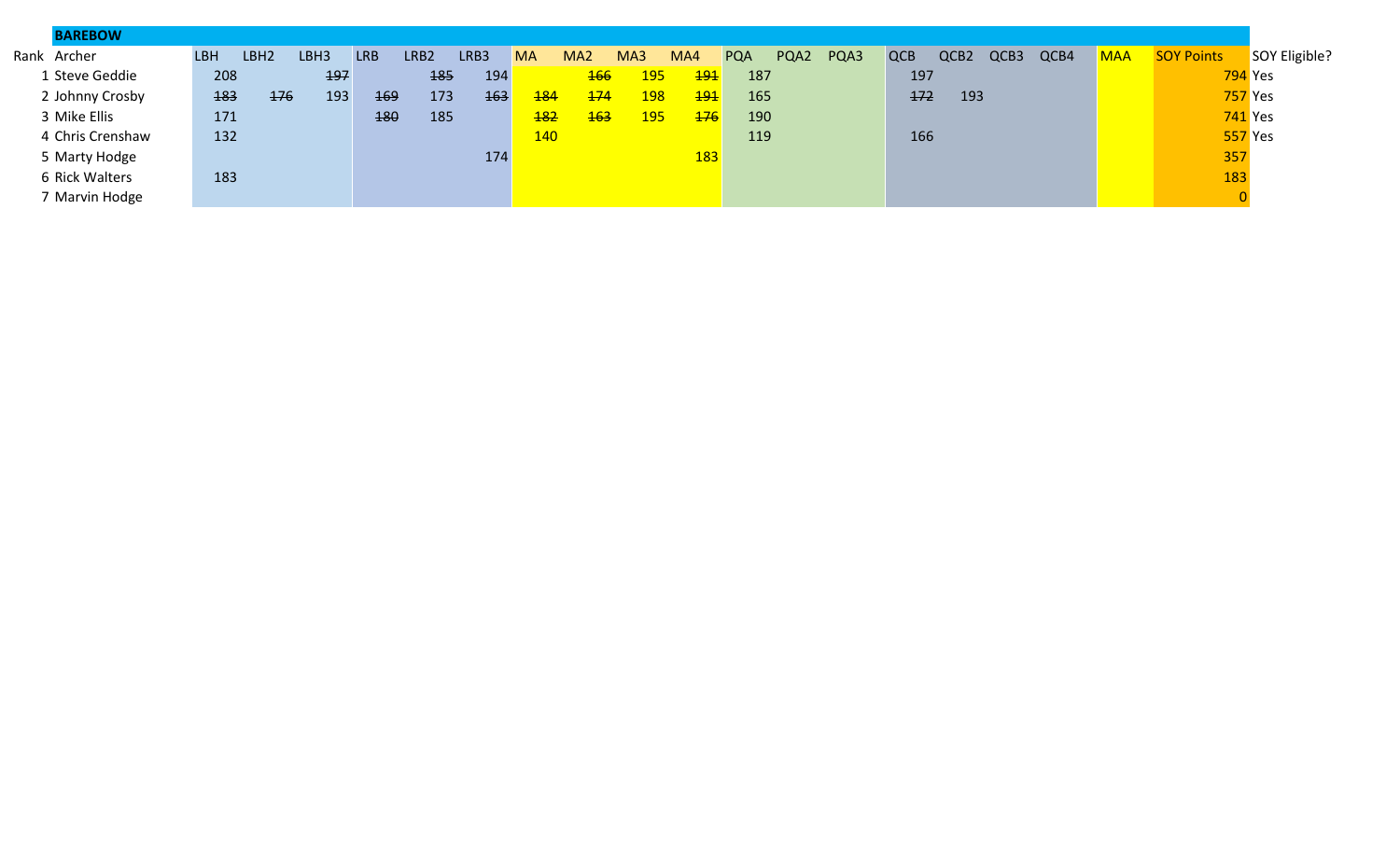| <b>OPEN</b>       |                                        |                            |                                            |                            |                                    |                                                  |
|-------------------|----------------------------------------|----------------------------|--------------------------------------------|----------------------------|------------------------------------|--------------------------------------------------|
| Rank Archer       | LBH <sub>2</sub><br>LBH3<br><b>LBH</b> | <b>LRB</b><br>LRB2<br>LRB3 | <b>MA</b><br>MA <sub>2</sub><br>MA3<br>MA4 | PQA2<br>PQA3<br><b>PQA</b> | <b>QCB</b><br>QCB4<br>QCB2<br>QCB3 | <b>SOY Points</b><br><b>MAA</b><br>SOY Eligible? |
| 1 Dustin Carr     | 212<br>178                             | 200                        | 206<br>191<br><b>195</b>                   | 202                        | 214                                | 834 Yes                                          |
| 2 John McClain    | 494<br>189<br>209                      | 196                        | $173$<br><b>198</b>                        | 183                        |                                    | <b>786</b> Yes                                   |
| 3 Ken Leggett     | 183                                    | 201<br>206                 | 201<br><b>198</b>                          | 185                        |                                    | 775 Yes                                          |
| 4 Mason Jordan    | 190                                    | 189<br>201                 | <b>192</b>                                 |                            |                                    | 583                                              |
| 5 Kalil Hasney    | 192                                    | 190                        | 184                                        |                            |                                    | 566                                              |
| 6 Richard Holmes  | 195                                    |                            | 198                                        |                            |                                    | 393                                              |
| 7 Brian Stokes    | 173<br>193                             | 185                        |                                            |                            |                                    | 378                                              |
| 8 Brad Martin     |                                        |                            |                                            | 203                        |                                    | 203                                              |
| 9 George Ammen    |                                        |                            |                                            | 200                        |                                    | 200                                              |
| 10 Kristin Hasney |                                        |                            | 185                                        |                            |                                    | 185                                              |
| 11 Bart Beaver    |                                        |                            |                                            | 184                        |                                    | 184                                              |
| 12 Phillip Clark  |                                        | 157                        |                                            |                            |                                    | 157                                              |
| 13 Chad Tate      |                                        |                            |                                            |                            |                                    |                                                  |
| 14 Russ Freeman   |                                        |                            |                                            |                            |                                    |                                                  |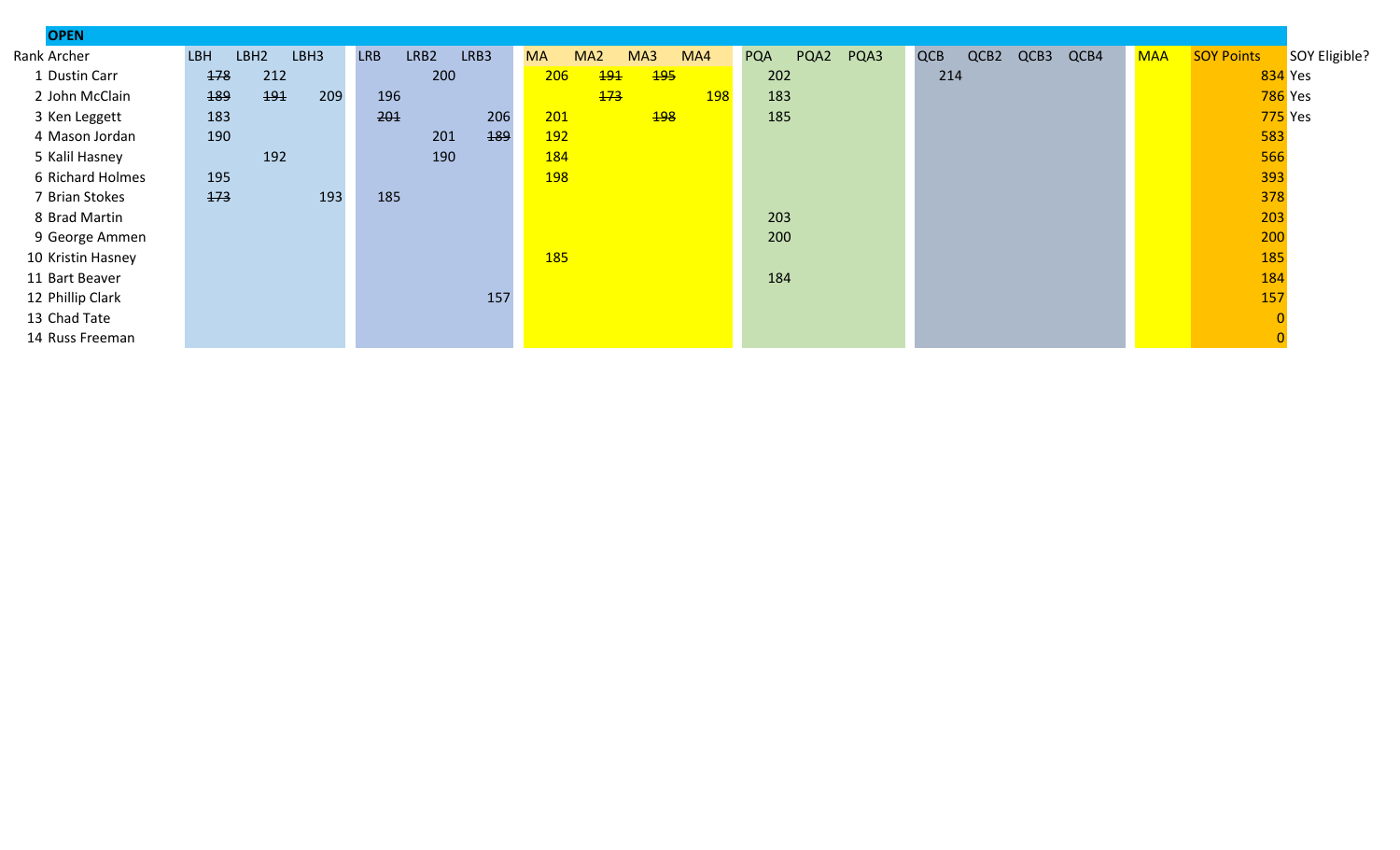| <b>TRADITIONAL</b>    |            |                  |      |            |      |      |            |                 |            |            |            |      |      |            |      |      |      |            |               |                |                |
|-----------------------|------------|------------------|------|------------|------|------|------------|-----------------|------------|------------|------------|------|------|------------|------|------|------|------------|---------------|----------------|----------------|
| Rank Archer           | <b>LBH</b> | LBH <sub>2</sub> | LBH3 | <b>LRB</b> | LRB2 | LRB3 | <b>MA</b>  | MA <sub>2</sub> | MA3        | MA4        | <b>PQA</b> | PQA2 | PQA3 | <b>QCB</b> | QCB2 | QCB3 | QCB4 | <b>MAA</b> | <b>Points</b> |                | SOY Eligible?  |
| 1 Ronnie Faulkner     | 200        | 187              | 202  | 198        | 200  | 194  | 194        | 177             |            | 200        | 204        |      |      |            |      |      |      |            |               |                | <b>806</b> Yes |
| 2 Michael Ray Sanford |            |                  | 185  | 186        | 194  | 173  | 180        | 188             | <b>183</b> |            | 184        |      |      | 165        |      |      |      |            |               |                | $751$ Yes      |
| 3 Rick Walters        |            | 185              | 157  | 186        |      |      |            | <b>165</b>      |            |            |            |      |      |            |      |      |      |            |               | 536            |                |
| 4 John Langley        | 172        |                  |      |            |      |      | <b>182</b> | <b>153</b>      |            |            | 168        |      |      |            |      |      |      |            |               | 522            |                |
| 5 Dan Thomas          | 196        |                  |      |            |      |      | 196        |                 |            |            |            |      |      |            |      |      |      |            |               | 392            |                |
| 6 Gary McGehee        |            |                  |      | 195        | 181  |      |            |                 | 184        |            |            |      |      |            |      |      |      |            |               | 379            |                |
| 7 Mike Sandifer       |            | 176              |      |            |      |      |            |                 |            | <b>196</b> |            |      |      |            |      |      |      |            |               | 372            |                |
| 8 Tommy Ballinger     |            |                  |      |            |      |      |            | 154             |            |            | 187        |      |      |            |      |      |      |            |               | 341            |                |
| 9 Marvin Hodge        |            |                  |      |            |      | 155  |            |                 |            | <b>166</b> |            |      |      |            |      |      |      |            |               | 321            |                |
| 10 Tal McNeil         |            |                  |      |            |      |      |            |                 |            |            | 202        |      |      |            |      |      |      |            |               | 202            |                |
| 11 Novice Adams       |            |                  |      |            |      |      |            |                 |            |            |            |      |      | 196        |      |      |      |            |               | 196            |                |
| 12 Mike Breazale      |            |                  |      |            |      |      |            |                 |            |            |            |      |      | 194        |      |      |      |            |               | 194            |                |
| 13 Tony Marcellino    |            |                  |      |            |      |      |            | 183             |            |            |            |      |      |            |      |      |      |            |               | 183            |                |
| 14 C. J. Manuel       |            |                  |      | 176        | 179  |      |            |                 |            |            |            |      |      |            |      |      |      |            |               | 179            |                |
| 15 Gregory Richards   |            |                  |      |            |      |      |            |                 |            |            | 179        |      |      |            |      |      |      |            |               | 179            |                |
| 16 Thomas Knight      | 463        | 177              |      |            |      |      |            |                 |            |            |            |      |      |            |      |      |      |            |               | 177            |                |
| 17 Kristi Knight      | 169        |                  |      |            |      |      |            |                 |            |            |            |      |      |            |      |      |      |            |               | 169            |                |
| 18 Amber Willingham   |            |                  |      |            |      | 68   |            |                 |            |            |            |      |      |            |      |      |      |            |               | 68             |                |
| 19 Lan Fox            |            |                  |      |            |      |      |            |                 |            |            |            |      |      |            |      |      |      |            |               | $\overline{0}$ |                |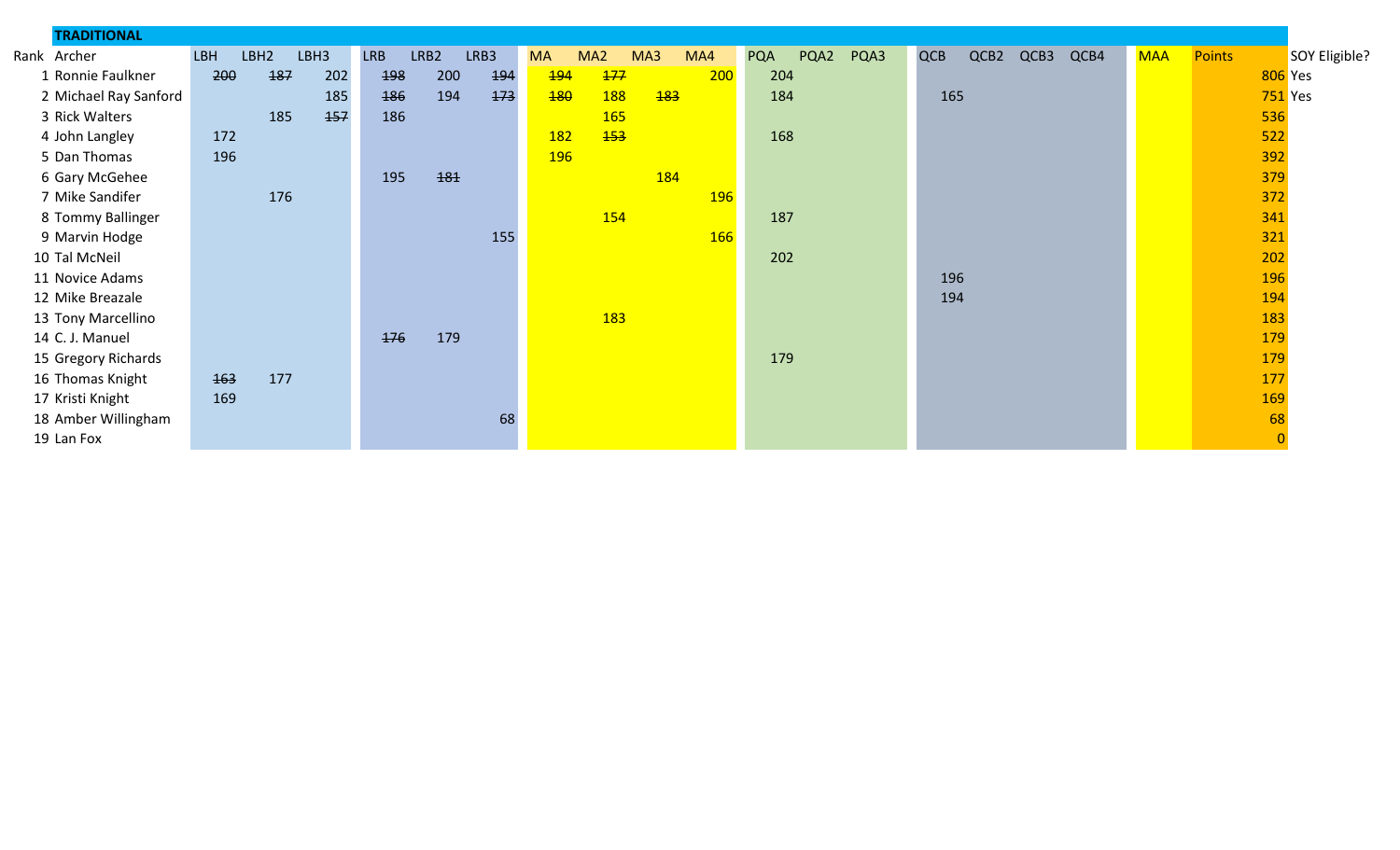|             | <b>WOMEN'S KNOWN 40</b> |            |                  |      |            |      |      |           |                 |     |     |            |      |      |     |                  |      |      |            |                |                          |
|-------------|-------------------------|------------|------------------|------|------------|------|------|-----------|-----------------|-----|-----|------------|------|------|-----|------------------|------|------|------------|----------------|--------------------------|
| Rank Archer |                         | <b>LBH</b> | LBH <sub>2</sub> | LBH3 | <b>LRB</b> | LRB2 | LRB3 | <b>MA</b> | MA <sub>2</sub> | MA3 | MA4 | <b>PQA</b> | PQA2 | PQA3 | QCB | QCB <sub>2</sub> | QCB3 | QCB4 | <b>MAA</b> |                | SOY Points SOY Eligible? |
|             | 1 Grace Magnusen        | 191        |                  |      |            |      | 200  | 204       |                 |     | 209 | 203        |      |      |     |                  |      |      |            | <b>810 Yes</b> |                          |
|             | 2 Mia Lee               |            |                  |      |            |      |      |           |                 |     |     | 202        |      |      |     |                  |      |      |            | 400            |                          |
|             | 3 Stacy Hudson          |            | 198              | 195  |            |      |      |           |                 |     |     | 201        |      |      |     |                  |      |      |            | 586            |                          |
|             | 4 Samatha Roberts       |            |                  |      |            |      | 187  |           |                 |     |     |            |      |      |     |                  |      |      |            | 187            |                          |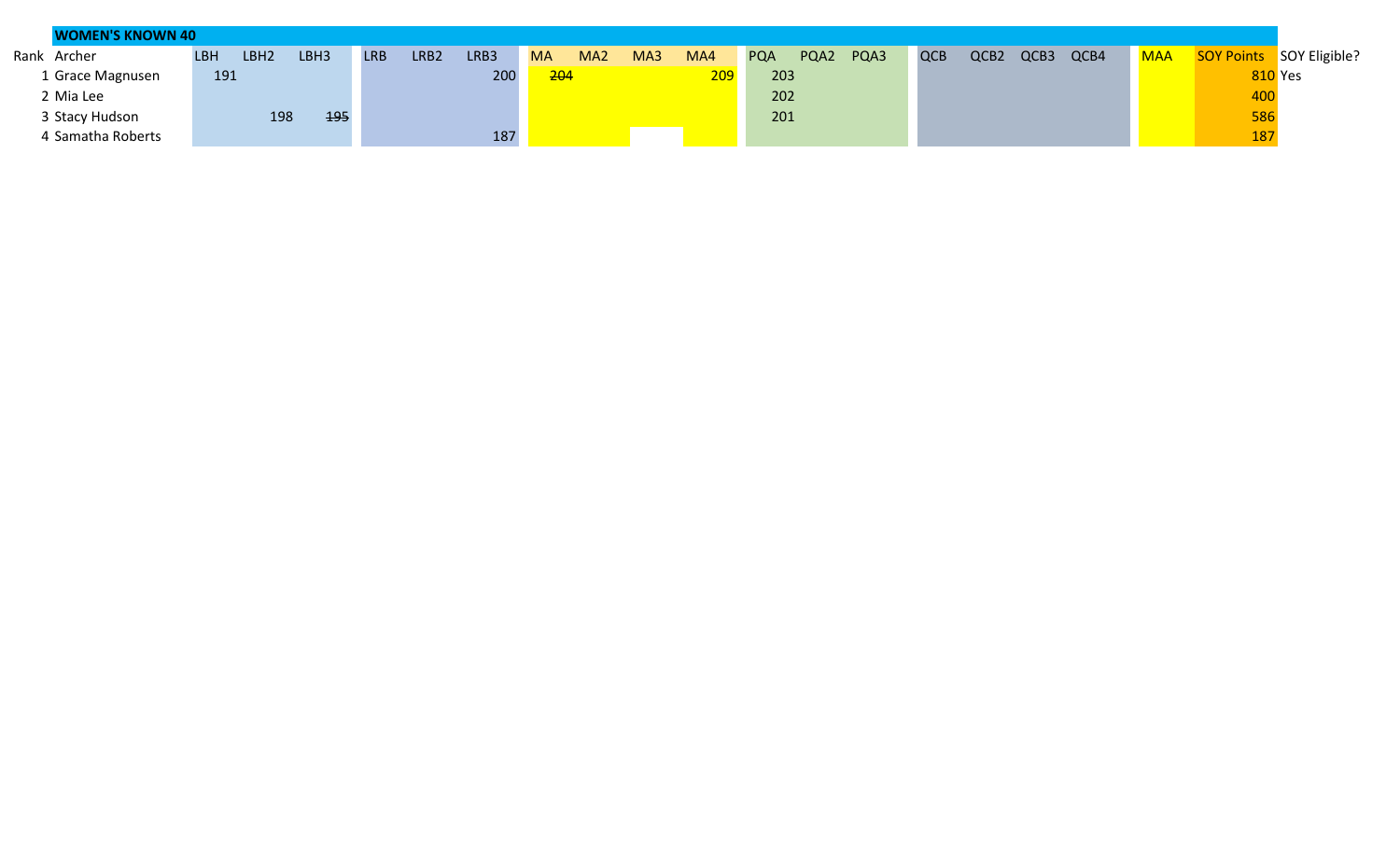| <b>WOMEN'S KNOWN 40</b> |                                        |                                        |                                     |                            |                                    |                                                  |
|-------------------------|----------------------------------------|----------------------------------------|-------------------------------------|----------------------------|------------------------------------|--------------------------------------------------|
| Rank Archer             | LBH <sub>2</sub><br>LBH3<br><b>LBH</b> | LRB <sub>2</sub><br>LRB3<br><b>LRB</b> | MA3<br><b>MA</b><br>MA <sub>2</sub> | PQA3<br>PQA2<br><b>PQA</b> | QCB4<br>QCB2<br>QCB3<br><b>QCB</b> | <b>SOY Points</b><br>SOY Eligible?<br><b>MAA</b> |
| 1 Mia Lee               | 188                                    |                                        |                                     |                            |                                    | <b>756</b> Yes                                   |
| 2 Hannah Davis          |                                        |                                        |                                     | 172                        |                                    | 566                                              |
| 3 Dakota Lee            | 162                                    |                                        | <b>190</b>                          | 202                        |                                    | 554                                              |
| 4 Macy Freeman          |                                        |                                        | 148                                 |                            |                                    | 486                                              |
| 5 Allison Roberts       |                                        |                                        | 202                                 |                            |                                    | 486                                              |
| 6 Amy Synder            |                                        | 164                                    |                                     |                            |                                    | 284                                              |
| 7 Raylynn Carr          | 120                                    |                                        |                                     |                            |                                    | 120                                              |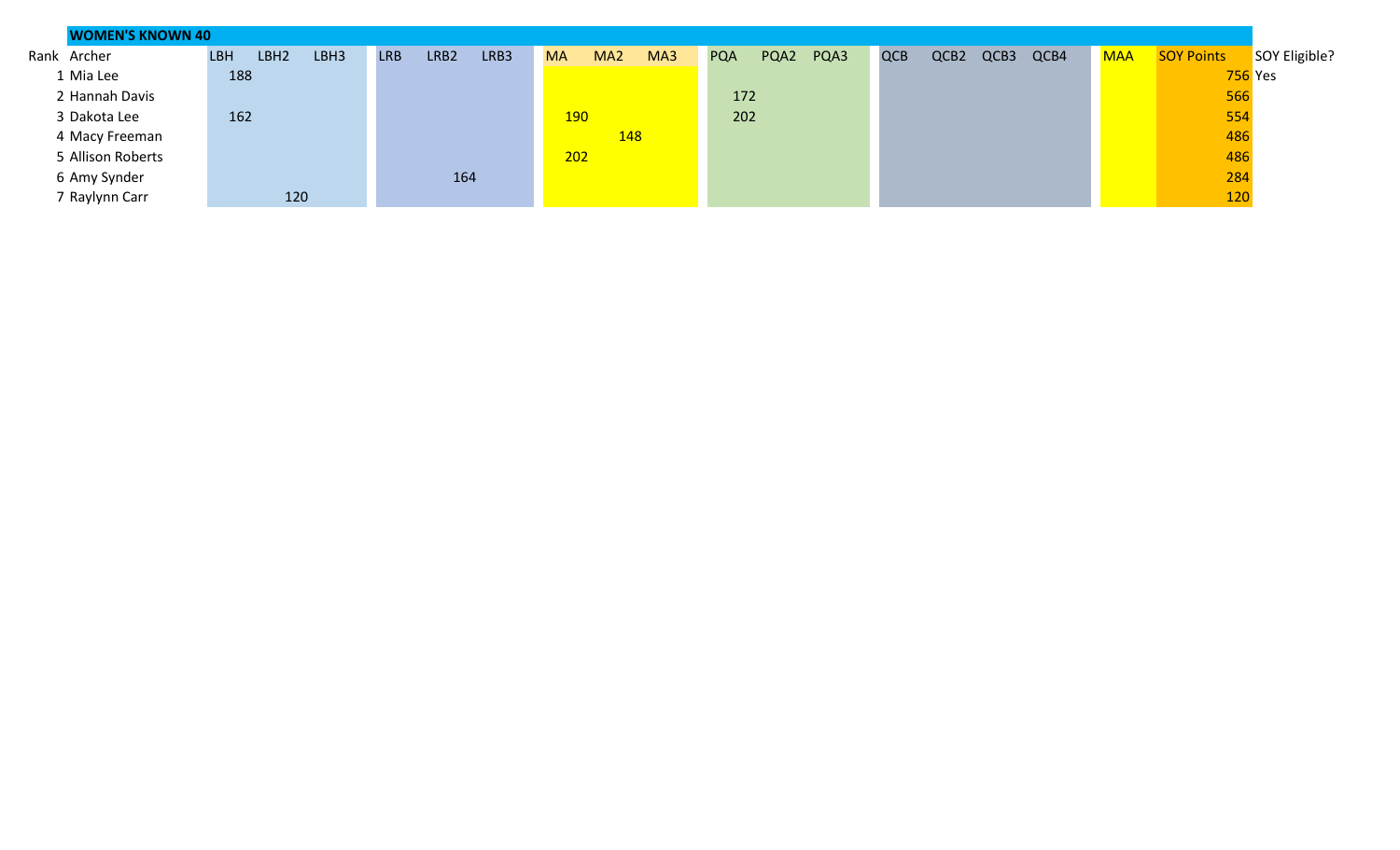| <b>MIDDLE SCHOOL</b> |                                        |                            |                                            |                                                                  |                                           |
|----------------------|----------------------------------------|----------------------------|--------------------------------------------|------------------------------------------------------------------|-------------------------------------------|
| Rank Archer          | LBH <sub>2</sub><br>LBH3<br><b>LBH</b> | LRB2<br>LRB3<br><b>LRB</b> | <b>MA</b><br>MA <sub>2</sub><br>MA3<br>MA4 | <b>QCB</b><br>QCB2<br>PQA2<br>PQA3<br>QCB3<br>QCB4<br><b>PQA</b> | SOY Points<br>SOY Eligible?<br><b>MAA</b> |
| 1 Stanton Reynolds   | 202                                    | 189                        | 204<br><b>182</b>                          | 207                                                              | 802 Yes                                   |
| 2 Bella Douglas      | 176                                    | 163                        | <b>179</b><br><b>161</b>                   | 124<br>172                                                       | 690 Yes                                   |
| 3 Dalton Stoufflet   | 206                                    | 200                        | <b>187</b><br>200                          |                                                                  | 606                                       |
| 4 Katelynne McMurry  | 192                                    | 110                        |                                            | 197                                                              | 499                                       |
| 5 Hannah Dickerson   | 141                                    |                            | 156                                        |                                                                  | 297                                       |
| 6 Hayden Hale        | 118                                    |                            | <b>160</b>                                 |                                                                  | 278                                       |
| 7 Wyatt Stewart      |                                        | 173                        |                                            |                                                                  | 173                                       |
| 8 Aubrie Hinton      |                                        |                            | 168                                        |                                                                  | 168                                       |
| 9 Amy Synder         | 166                                    |                            |                                            |                                                                  | 166                                       |
| 10 Carl Brooks       |                                        |                            | 157                                        |                                                                  | 157                                       |
| 11 Benton Breazale   |                                        |                            |                                            | 133                                                              | 133                                       |
| 12 Dakota Roberts    |                                        |                            | 130                                        |                                                                  | 130                                       |
| 13 Sydney Freeman    |                                        |                            | 81                                         |                                                                  | 81                                        |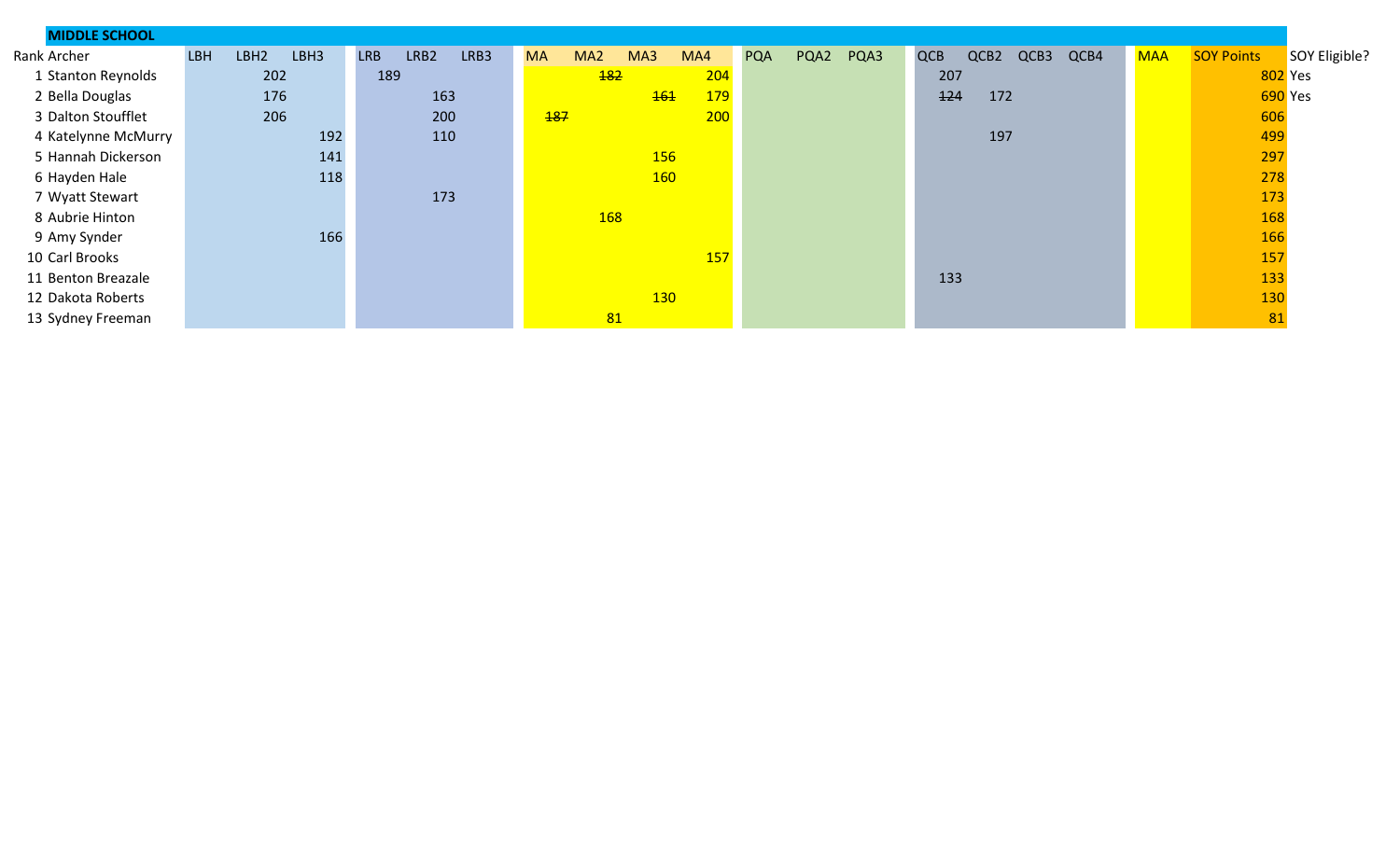| <b>SENIOR KNOWN</b>    |                                        |                            |                                            |                            |                                    |                                                  |
|------------------------|----------------------------------------|----------------------------|--------------------------------------------|----------------------------|------------------------------------|--------------------------------------------------|
| Rank Archer            | LBH <sub>2</sub><br>LBH3<br><b>LBH</b> | <b>LRB</b><br>LRB2<br>LRB3 | MA <sub>2</sub><br>MA3<br>MA4<br><b>MA</b> | <b>PQA</b><br>PQA2<br>PQA3 | <b>QCB</b><br>QCB2<br>QCB3<br>QCB4 | <b>SOY Points</b><br><b>MAA</b><br>SOY Eligible? |
| 1 John Irvine          | 212                                    | 209<br>210<br>216          | 189<br>206                                 |                            | 210                                | 844 Yes                                          |
| 2 Gary Mitchel         | 186<br><b>185</b>                      | 190                        | <b>165</b><br><b>178</b><br>$+72$          | 173                        | 179                                | <b>733</b> Yes                                   |
| 3 Jennings Freeman Jr. |                                        | 188                        | <b>193</b>                                 | 188                        |                                    | 569                                              |
| 4 Mike Carr            | 195                                    |                            | 200                                        |                            |                                    | 395                                              |
| 5 Charlie Bufkin       | 180<br>186                             |                            | 178<br>179<br><b>184</b>                   |                            |                                    | 370                                              |
| 6 Kirk Menard          |                                        |                            |                                            | 200                        |                                    | 200                                              |
| 7 Lane Lavendar        |                                        |                            | <b>196</b>                                 |                            |                                    | 196                                              |
| 8 Ken Rouse            |                                        | 188                        |                                            |                            |                                    | 188                                              |
| 9 Mark Cates           |                                        |                            | <b>186</b>                                 |                            |                                    | 186                                              |
| 10 Mike Cliburn        | 185                                    |                            |                                            |                            |                                    | 185                                              |
| 11 Gary Martin         |                                        |                            |                                            | 184                        |                                    | 184                                              |
| 12 Scott Fletcher      |                                        |                            | 178                                        |                            |                                    | 178                                              |
| 13 Maury Phillips      |                                        | <b>153</b><br>165          |                                            |                            |                                    | 165                                              |
| 14 Curtis Boykin       |                                        |                            |                                            | 140                        |                                    | 140                                              |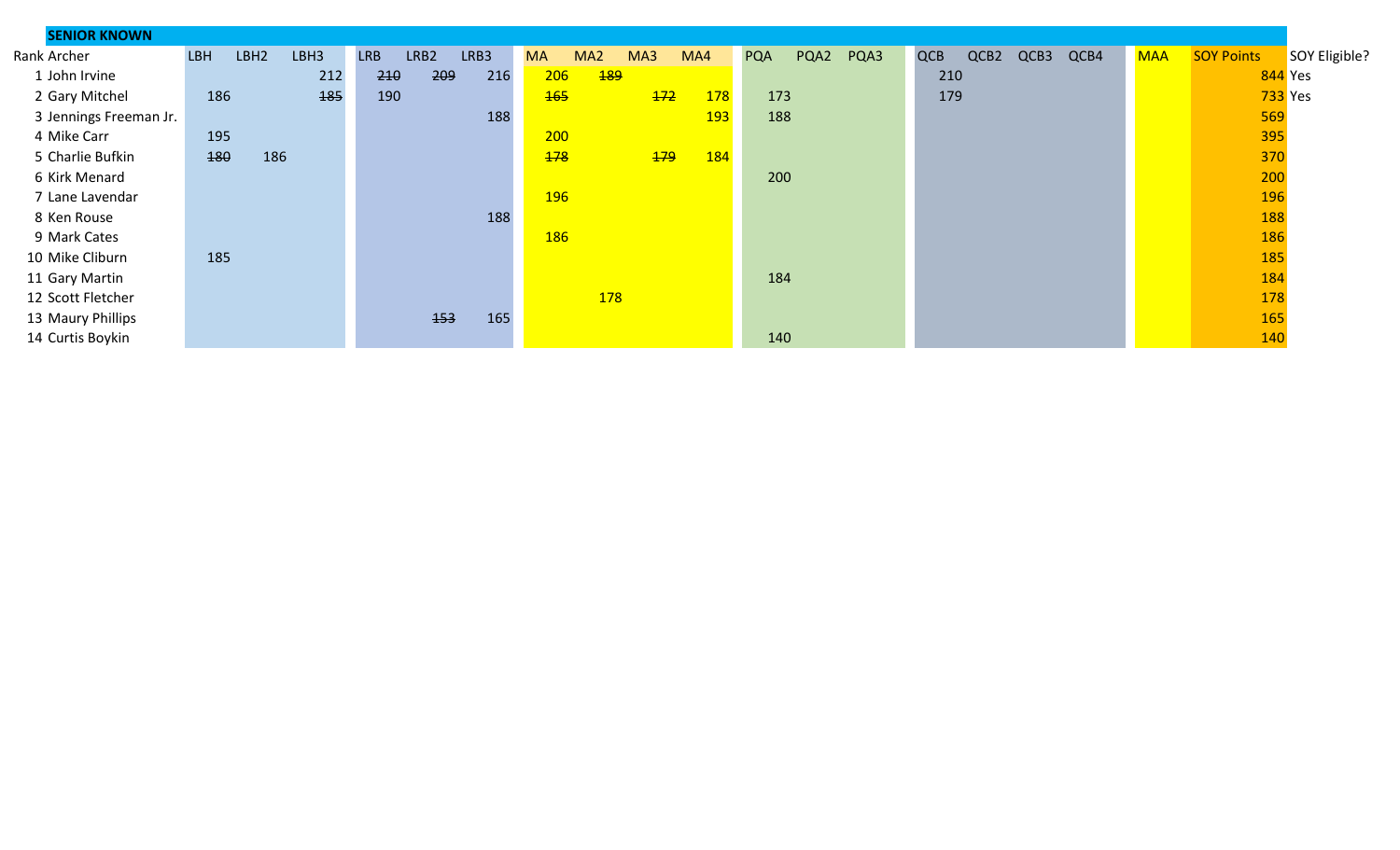| <b>EAGLE</b>      |            |                  |      |            |                  |      |           |                 |     |            |      |      |            |                  |      |      |            |                   |               |
|-------------------|------------|------------------|------|------------|------------------|------|-----------|-----------------|-----|------------|------|------|------------|------------------|------|------|------------|-------------------|---------------|
| Rank Archer       | <b>LBH</b> | LBH <sub>2</sub> | LBH3 | <b>LRB</b> | LRB <sub>2</sub> | LRB3 | <b>MA</b> | MA <sub>2</sub> | MA3 | <b>PQA</b> | PQA2 | PQA3 | <b>QCB</b> | QCB <sub>2</sub> | QCB3 | QCB4 | <b>MAA</b> | <b>SOY Points</b> | SOY Eligible? |
| 1 Peyton Leggett  |            |                  |      | 186        |                  |      |           |                 | 202 |            |      |      |            |                  |      |      |            | 388               |               |
| 2 Ethan Hale      |            |                  | 141  |            |                  |      |           |                 | 179 |            |      |      |            |                  |      |      |            | 320               |               |
| 3 Wyatt Dickerson |            |                  |      |            |                  |      |           |                 | 142 |            |      |      |            |                  |      |      |            | 142               |               |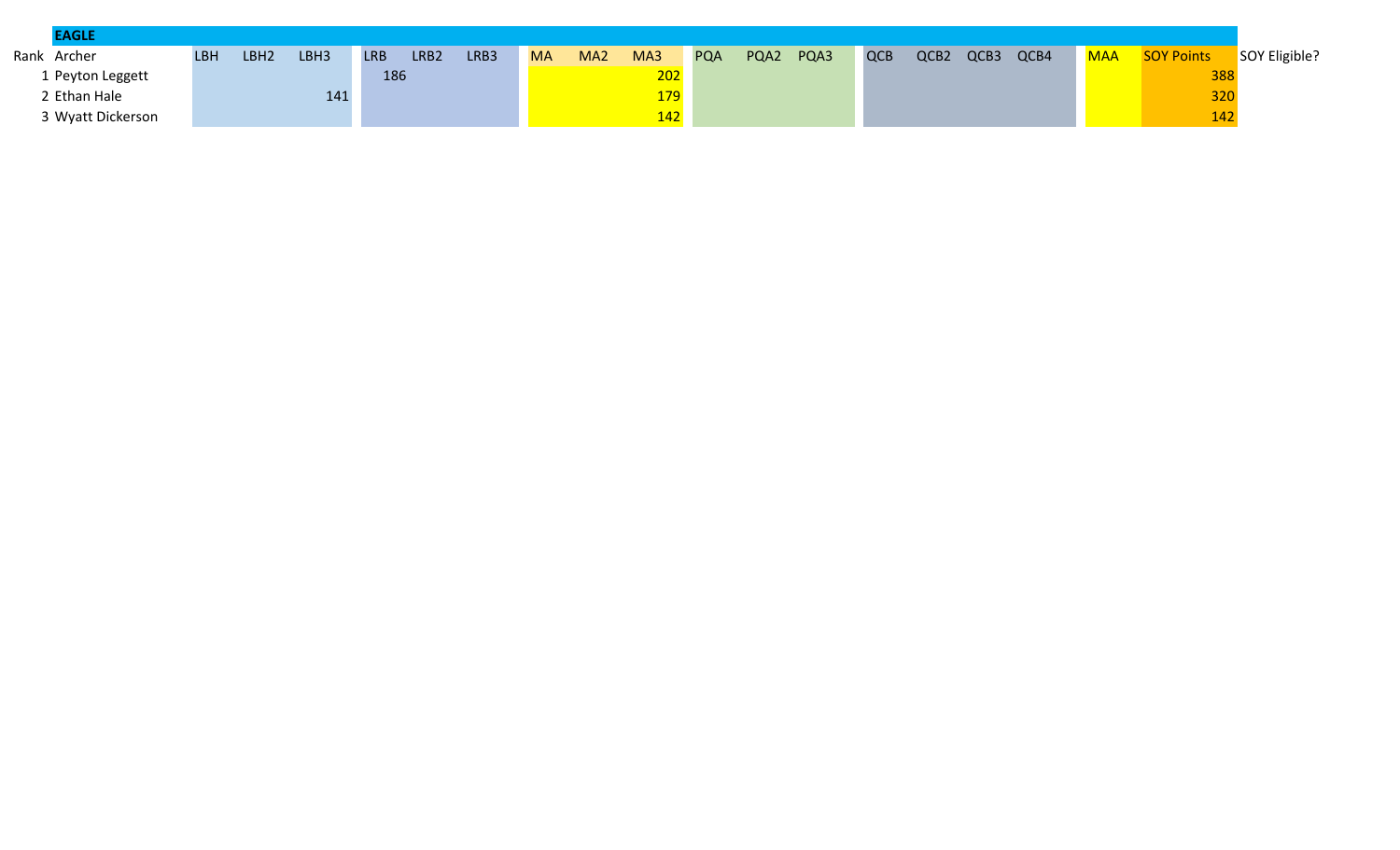| <b>ELEMENTARY</b>   |     |                  |      |            |      |      |           |                 |            |     |            |            |      |      |            |                  |      |      |            |                   |               |
|---------------------|-----|------------------|------|------------|------|------|-----------|-----------------|------------|-----|------------|------------|------|------|------------|------------------|------|------|------------|-------------------|---------------|
| Rank Archer         | LBH | LBH <sub>2</sub> | LBH3 | <b>LRB</b> | LRB2 | LRB3 | <b>MA</b> | MA <sub>2</sub> | MA3        | MA4 |            | <b>PQA</b> | PQA2 | PQA3 | <b>QCB</b> | QCB <sub>2</sub> | QCB3 | QCB4 | <b>MAA</b> | <b>SOY Points</b> | SOY Eligible? |
| 1 Anna Jae Luc      |     | 188              |      | 208        |      |      |           |                 | 208        |     | <b>188</b> |            |      |      |            |                  |      |      |            | 604               |               |
| 2 Mason Leggett     | 188 |                  |      | 178        | 196  | 490  |           |                 | <b>189</b> |     |            |            |      |      |            |                  |      |      |            | 573               |               |
| 3 Eli Clark         |     |                  | 160  | 147        |      |      |           |                 | 134        |     |            |            |      |      |            |                  |      |      |            | 441               |               |
| 4 Peyton Leggett    | 162 |                  |      |            | 206  |      |           |                 |            |     |            |            |      |      |            |                  |      |      |            | 368               |               |
| 5 Mason Brown       |     |                  |      |            |      | 141  |           |                 |            |     | 145        |            |      |      |            |                  |      |      |            | 141               |               |
| 6 William Clark     |     |                  |      |            |      | 140  |           |                 |            |     |            |            |      |      |            |                  |      |      |            | 140               |               |
| 7 Emmett Stewart    |     |                  |      |            |      | 137  |           |                 |            |     |            |            |      |      |            |                  |      |      |            | 137               |               |
| 8 Wyatt Dickerson   |     |                  |      |            |      |      |           |                 |            |     |            |            |      |      |            |                  |      |      |            |                   |               |
| 9 Amelia Hutchinson |     |                  |      |            |      |      |           |                 |            |     | <b>155</b> |            |      |      |            |                  |      |      |            |                   |               |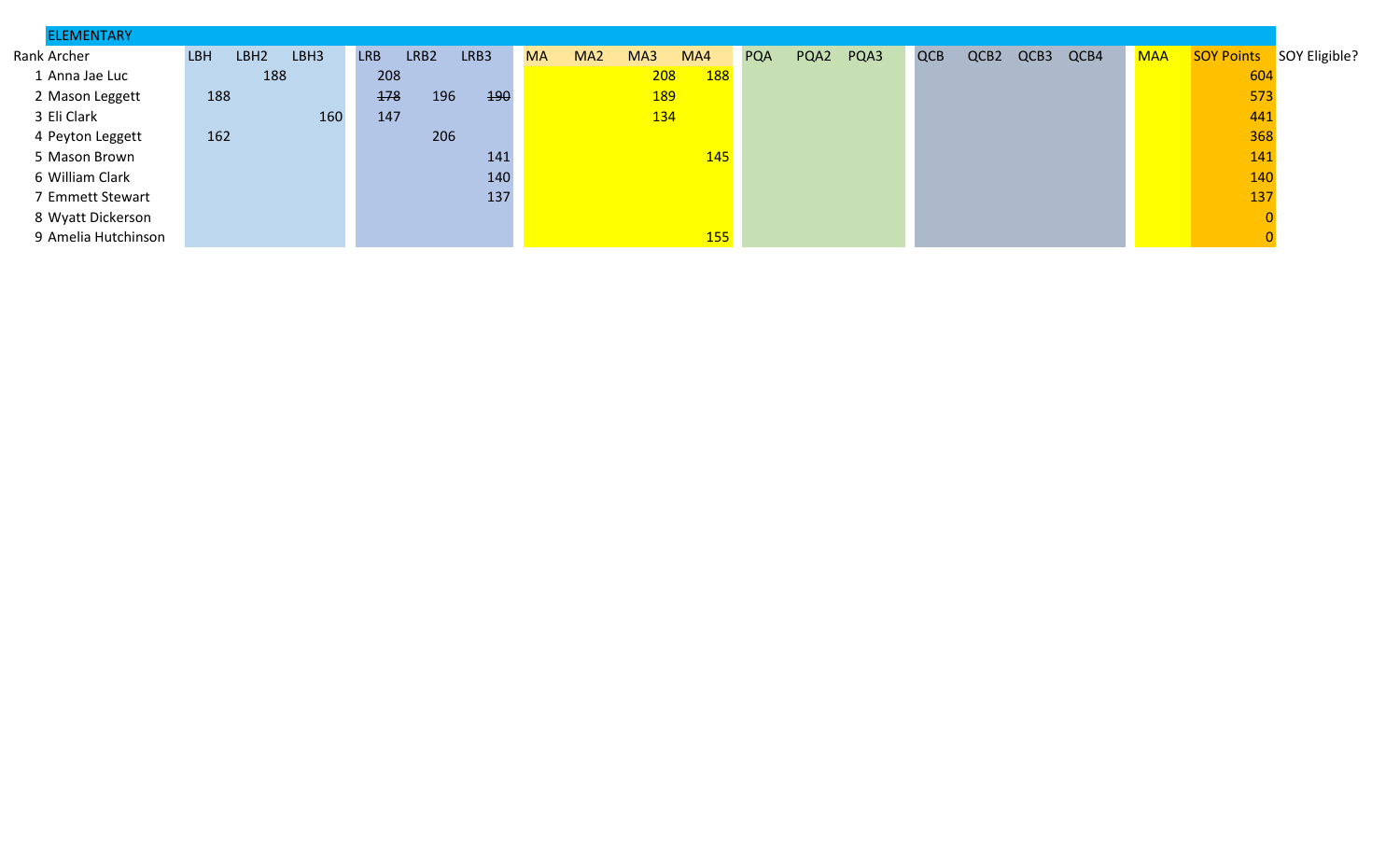| <b>WOMEN'S KNOWN 40</b> |            |                  |      |            |      |      |           |                 |     |     |            |      |      |            |      |      |      |            |                   |               |
|-------------------------|------------|------------------|------|------------|------|------|-----------|-----------------|-----|-----|------------|------|------|------------|------|------|------|------------|-------------------|---------------|
| Rank Archer             | <b>LBH</b> | LBH <sub>2</sub> | LBH3 | <b>LRB</b> | LRB2 | LRB3 | <b>MA</b> | MA <sub>2</sub> | MA3 | MA4 | <b>PQA</b> | PQA2 | PQA3 | <b>QCB</b> | QCB2 | QCB3 | QCB4 | <b>MAA</b> | <b>SOY Points</b> | SOY Eligible? |
| L Dakota Thompson       |            |                  |      |            |      |      |           | <b>186</b>      |     |     |            |      |      |            |      |      |      |            | 548               |               |
| 2 Sadie Freeman         |            |                  |      |            |      | 144  |           | 140             |     | 145 |            |      |      |            |      |      |      |            | 507               |               |
| 3 Ian Synder            |            |                  | 179  |            | 183  |      |           |                 |     |     |            |      |      |            |      |      |      |            | 362               |               |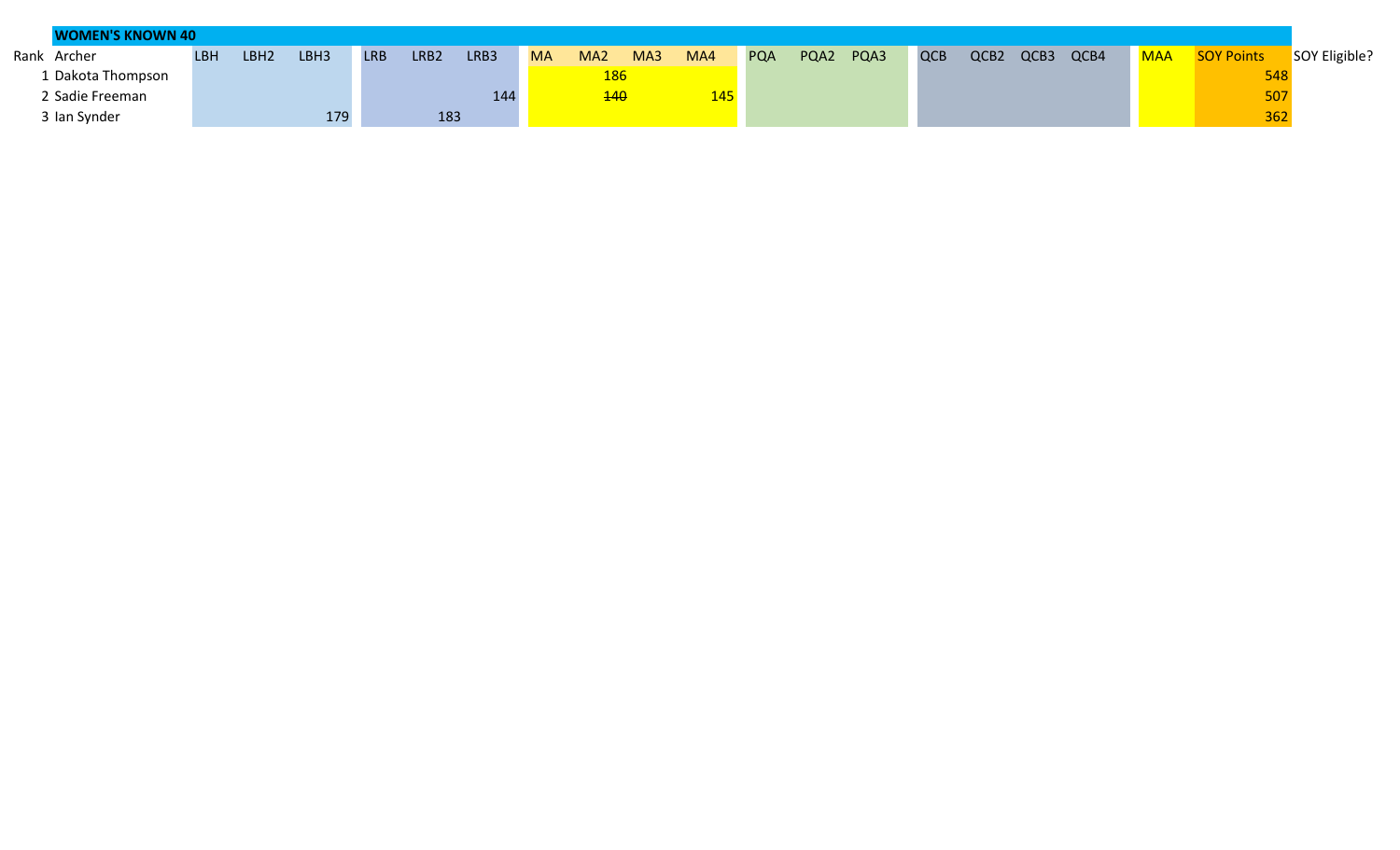| <b>WOMEN'S BOHUNTER</b> |     |      |      |     |                  |      |           |                 |     |            |      |      |            |                  |      |      |            |                   |               |
|-------------------------|-----|------|------|-----|------------------|------|-----------|-----------------|-----|------------|------|------|------------|------------------|------|------|------------|-------------------|---------------|
| Rank Archer             | LBH | LBH2 | LBH3 | LRB | LRB <sub>2</sub> | LRB3 | <b>MA</b> | MA <sub>2</sub> | MA3 | <b>PQA</b> | PQA2 | PQA3 | <b>QCB</b> | QCB <sub>2</sub> | QCB3 | QCB4 | <b>MAA</b> | <b>SOY Points</b> | SOY Eligible? |
| <b>Allison Roberts</b>  |     |      |      |     |                  | 195  |           |                 |     |            |      |      |            |                  |      |      |            | 195               |               |
| 2 Meacham Harlow        |     |      |      |     |                  | 174  |           |                 |     |            |      |      |            |                  |      |      |            | 174               |               |
| 3 Sienna Brewer         |     |      |      |     |                  |      |           |                 | 133 |            |      |      |            |                  |      |      |            | 133               |               |